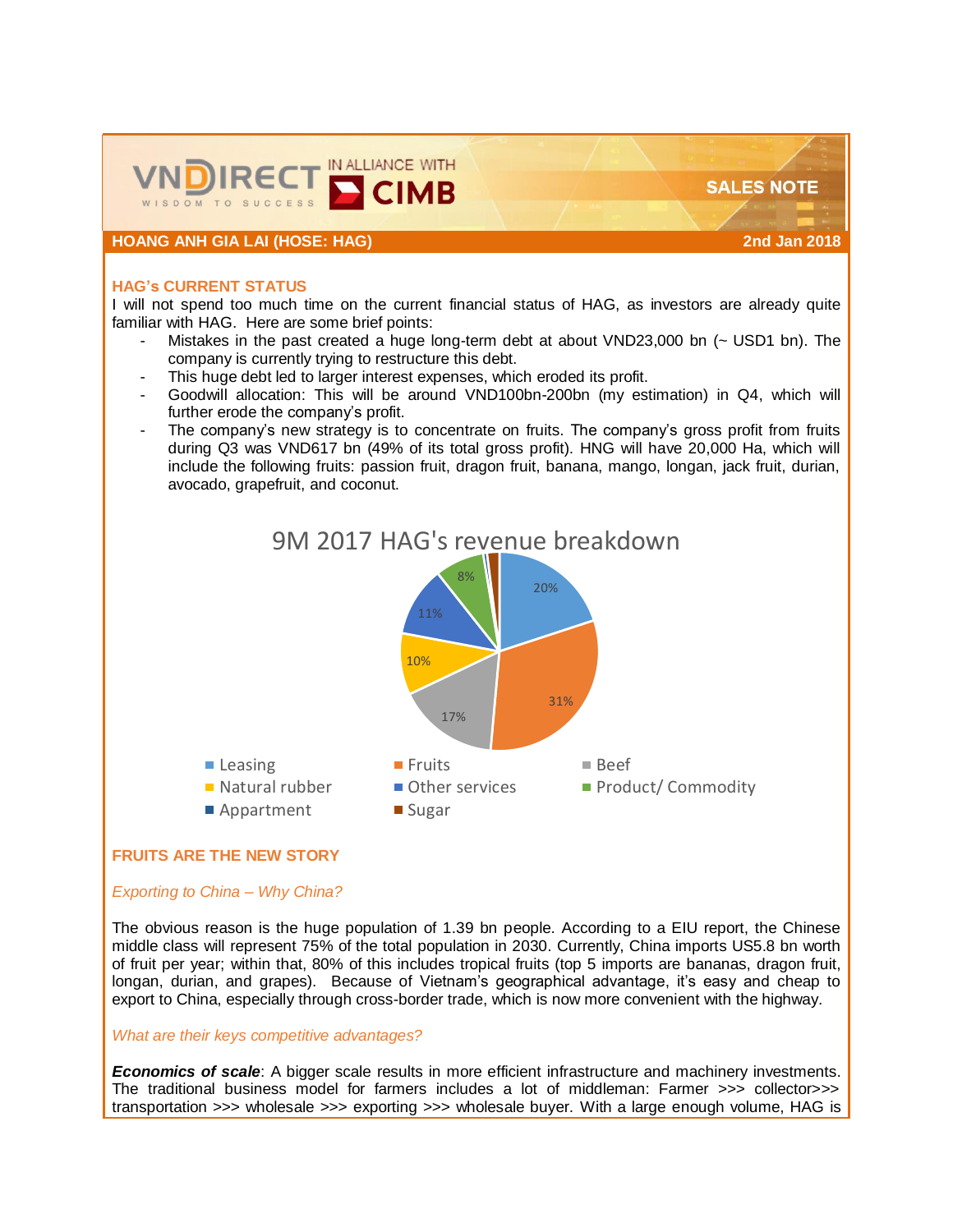able to reduce all of the middleman costs and export directly to wholesale buyers. Small exporters usually do not have much power to negotiate with partners, especially in terms of the payment method. The usual method is: the buyer deposits 10 – 20% of the contract value. However, the risk is when the price is unfavorable for the buyer, they could just walk away and forfeit their deposit. In the case of HAG, they are dealing with bigger importers (with their distribution channel) with higher creditworthiness and favorable payment methods (i.e. Letter of Credit)

## *What are their keys risks?*

Beside financial debt as mentioned above, these are also other risks that they are facing:

*Market concentration:* The risk that China stops importing from Vietnam may impact HAG directly. However, given the current demand and political situation, the risk is relatively low since the technical barriers to enter China are low.

*Changing demand*: HAG signs a master contract and offtake contract with buyers before planting their trees. Therefore, the risk of changing demand of products is low.

*Pests, insects and diseases*: These things are unavoidable in tropical countries. However, with a wellestablished infrastructure, HAG will be able to apply modern techniques to limit insects and diseases.

*Operation and execution*: The big question for HAG is how they will be able manage this massive project. Who will be their "brain" to help them in both financial restructuring and building a detailed plan to execute this project smoothly?

# **LEADERSHIP IS WHAT HAG NEEDS**

## *"A Leader is a dealer in hope" – Napoleon Bonaparte*

HAG just announced that **Mr. Ly Xuan Hai** will join HAG as Head of Strategy. The market is excited about the news. Facebook was spammed with shares and congrats. So who is Mr. Hai, and why is this extremely good news for HAG?

Mr. Ly Xuan Hai was born in 1965 in Hanoi. He received a PhD in Math - Physics from the National University of Belarus, and later, a Master of Economics degree at the University of Paris Dauphine (France). Hai joined ACB in 1996 and was promoted to CEO in 2005. He was with ACB until the legacy issue happened in 2012. He is considered one of the best bankers in Vietnam, as well as one of the most well-respected leaders in the banking sector.



Mr. Ly Xuan Hai

I started my career as a financial institution analyst in ACB about ten years ago. During the time that I worked for ACB, in my impression, Mr. Hai could be described with these words: super intelligent (he got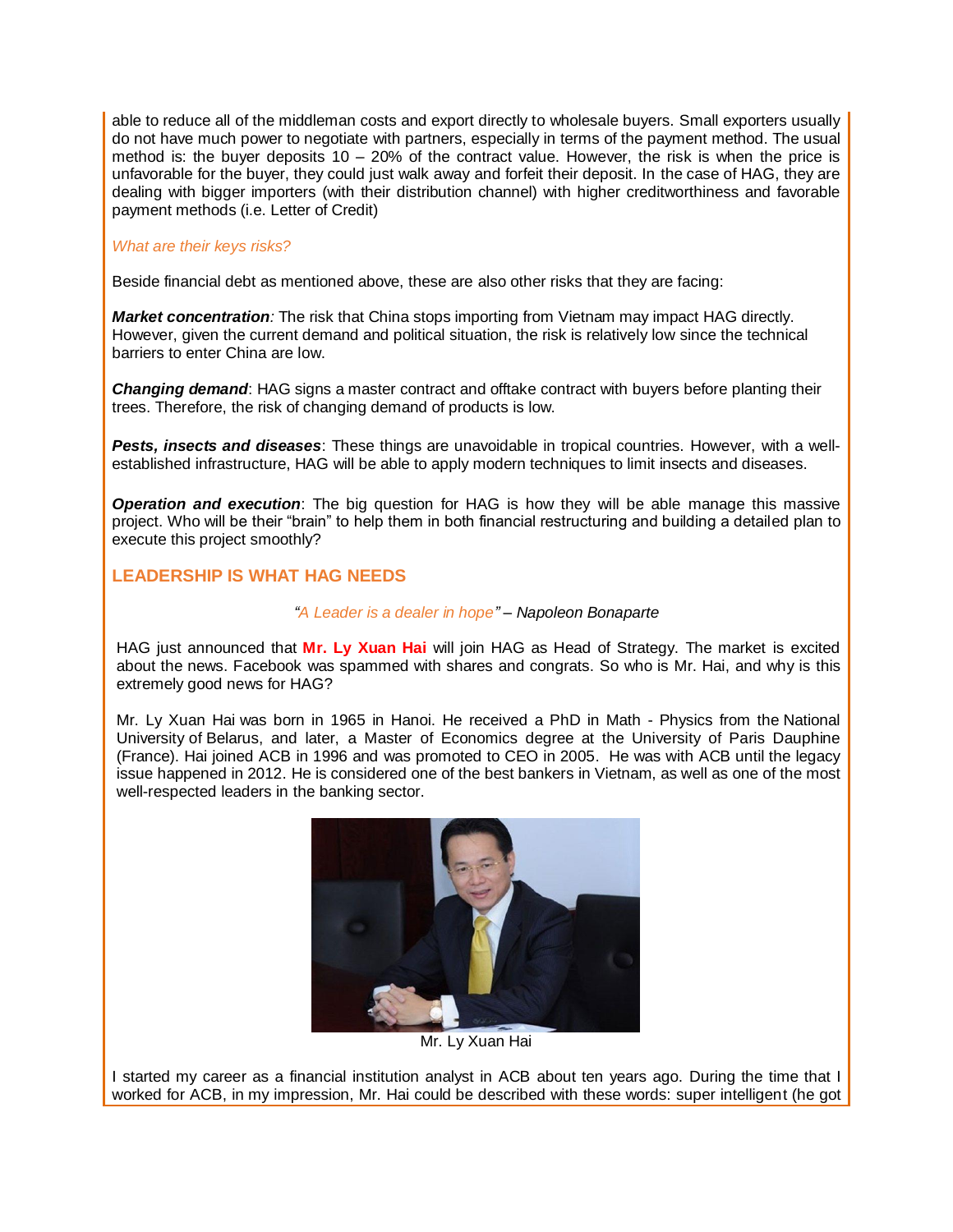PhD in Math and Physics), open minded, a fast decision maker, fair and hard-working. During his time, ACB transformed itself to the outstanding position with innovative and diversified products. Mr. Hai was the ideal model of leaderships that many people want to follow in ACB and the banking industry in general.



*Dragon fruit – Banana – Grapefruit*

Given the current situation of HAG, Mr. Hai's contribution, in my opinion, could be done in the following ways:

- **Debt restructuring negotiation**: Dealing with debt/ restructuring financial commitments/ negotiating with bankers is his expertise, and there's no doubt that he's one of the very best in Vietnam. Beside, all bankers either know him well or, I could say, have respect for him.
- *Talent recruitment*: It was not easy for HAG to recruit talent. But it is easier now with Mr. Hai on board. People will follow the leader who represents the values that they believe.
- *Strategy in line with execution*: The "fruit story" of HAG/HNG is not bad at all. We do have advantages to grow our tropical fruits and exporting to China and other countries. However, talking is always easy, while execution is much more challenging. Mr. Hai, with his long experience in developing ACB into a bank with one of the best services and operations, surely can add value to HAG's strategy. One point that is necessary to mention: he could build his team with talent middle managers that would certainly create value for HAG.
- **Public Image:** I strongly believe that Mr. Hai will be the wind of change that enhances the company's image. Previously, the public only knew Mr. Đức (Chairman) with many of his "strong" public speaking skills (e.g. football, importing sugar, selling land in highlands of Vietnam). Mr. Hai, on the other hand, has a much more elegant appearance.

People may argue that Mr. Hai could not do much as he is only on the strategy board. But I think his soft power is much more powerful than the hard power of his position.

HAG's Q4 results will not likely be very positive. However, from 2018 onward, HAG will gradually begin to improve. They have a plan to reduce the outstanding debt, which will include selling its Myanmar real estate project or selling some of its stake in HNG. With Mr. Hai on board, I think HAG's story will be much more reliable and more confident.